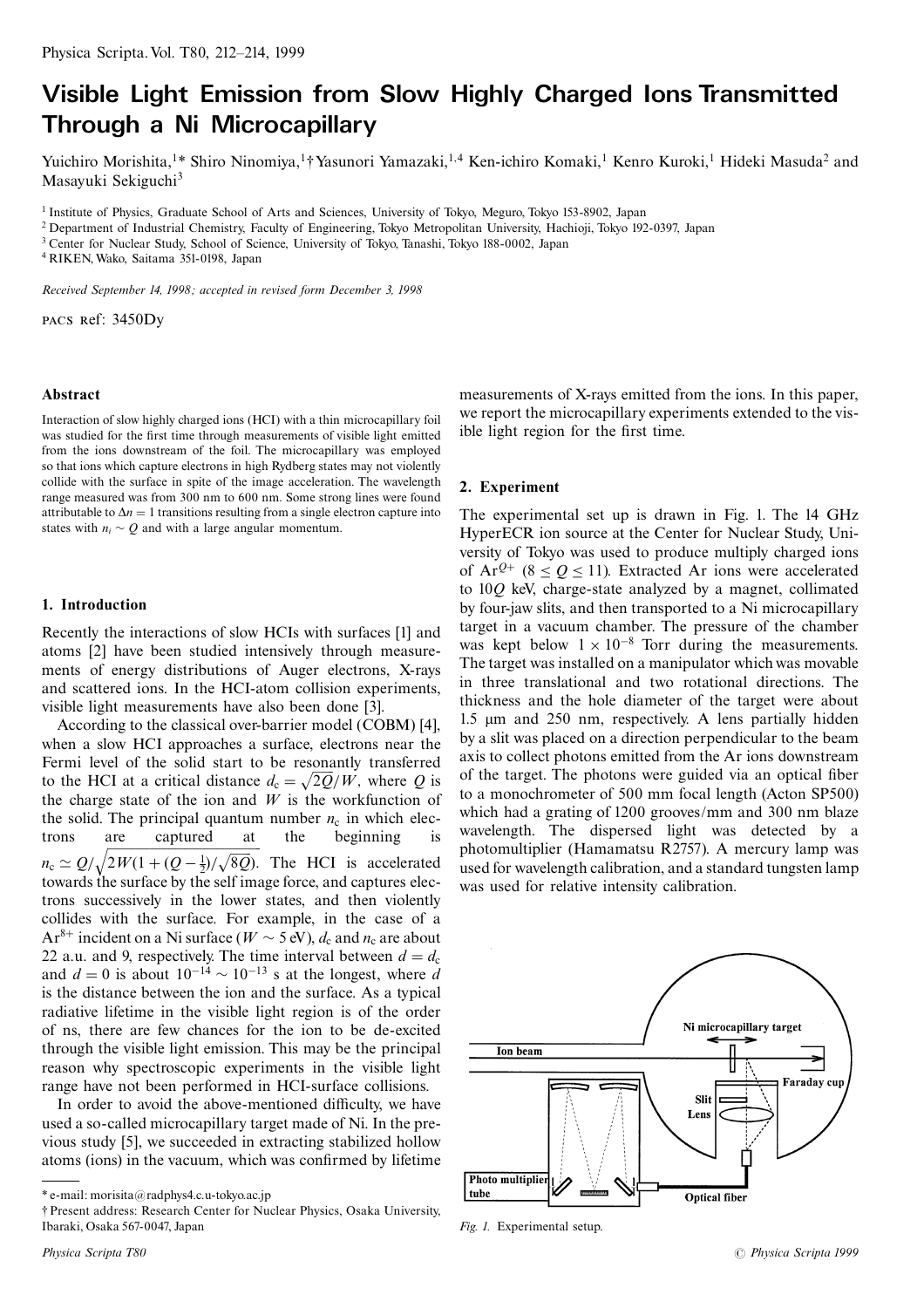### 3. Results and discussion

Observed spectra for 10Q keV Ar<sup>Q+</sup> (8  $\le$  Q  $\le$  11) incidences on the microcapillary are shown in Fig. 2. These spectra are calibrated absolutely in wavelength and relatively in intensity. The spectral resolutions in these observations are about 2.3 nm for  $Ar^{8+}$  and  $Ar^{9+}$  incidences, and 4.5 nm<br>for  $Ar^{10+}$  and  $Ar^{11+}$  incidences. The broad peak around 350 nm is seen for all spectra and consists of many sharp peaks in a high resolution measurement which can be attributed to transitions of the sputtered Ni atoms [6]. The rest of the peaks originate from the transitions of Ar ions. The observed peaks are listed in Table I. The values of wavelength and its error were obtained in measurements with higher resolution. The COWAN code [7] based on the multiconfiguration Hatree-Fock method was used to identify each transition. The calculations were performed for  $Ar^{Q+}$  $(Q = 8, 9$  and 10) incidences, assuming that the incident ions are in the ground states and one electron is captured in high Rydberg states, and the ions decay through  $\Delta n = 1$  transitions. As an example, the result of the calculation for  $Ar^{8+}$  is shown in Table II. By comparing observed and calculated values, it is concluded that the peak referred to as  $a$  in Fig. 1 can be attributed to  $9l - 8l'$  transitions with  $l, l' \geq 5$ . Such large angular momenta may be explained by an extended COBM [8]. In the same way, peaks referred to as  $b$ ,  $c$  and  $d$  can be attributed to one electron captures in high Rydberg states (Table I). Because the incident ions have L-shell holes, which makes the electronic configurations complicated, and the spectral resolution was lower than that of  $Ar^{8+}$  incidence, the angular momenta could not be determined as precisely as in the case of  $Ar^{8+}$  incidence. For  $Ar^{11+}$  incidence, the transition corresponding to the peak  $e$  was deduced by employing the formula  $E_n = -(Q^2/2n^2)$ .



Fig. 2. Observed spectra for  $10Q \text{ keV Ar}^{Q+}$  (8  $\le Q \le 11$ ) incident through the Ni microcapillary.

Table I Observed peak wavelengths and their identifications. Transitions which can not be identified are indicated as "unknown".

| Incident<br>energy | Incident<br>energy $(keV)$ |                               | Wavelength<br>(nm)                                                       | Transition                                                                             |
|--------------------|----------------------------|-------------------------------|--------------------------------------------------------------------------|----------------------------------------------------------------------------------------|
| $Ar^{8+}$          | 80                         | a                             | $434.3 \pm 0.5$                                                          | $9l - 8l', l, l' > 5$                                                                  |
| $Ar^{9+}$          | 90                         | b<br>$a^1$<br>$\mathbf{c}$    | $342.8 \pm 1.0$<br>$433.8 \pm 1.0$<br>$478.8 \pm 1.0$                    | $9l - 8l', l, l' > 3$<br>$Ar^{8+} \cdot 9l - 8l'$ ?<br>$10l - 9l', l, l' > 3$          |
| $Ar^{10+}$         | 100                        | g<br>d<br>a <sup>2</sup><br>h | $375.0 \pm 2.0$<br>$389.8 \pm 2.0$<br>$435.0 \pm 2.0$<br>$465.0 \pm 2.0$ | unknown<br>$10l - 9l', l, l' > 2$<br>$Ar^{8+} \cdot 9l - 8l'$ ?<br>unknown             |
| $Ar^{11+}$         | 110                        | e<br>d <sup>1</sup><br>f      | $323.8 + 2.0$<br>$388.8 \pm 2.0$<br>$436.0 \pm 2.0$                      | $10l - 9l'$<br>$Ar^{10+}$ 10 $l = 9l'$ ?<br>$\frac{11l-10l'}{\text{Ar}^{8+}: 9l-8l'?}$ |

Table II *Possible transitions around the peak* a  $(434.3 \pm 0.5)$ nm). It is seen that the transitions from  $1s^22s^22p^69l$  states to  $1s^22s^22p^68l'$  states (1,1'  $\geq$  5) are the candidates.

| Upper configuration                 | Lower configuration            | Transition wavelength (nm) |
|-------------------------------------|--------------------------------|----------------------------|
| 9f <sup>1</sup> ${}^{2}F_{7/2,5/2}$ | $8d^{1}$ ${}^{2}D_{5/2,3/2}$   | 392.6, 392.6, 392.4        |
| $9f^1~^2F_{7/2,5/2}$                | $8g^{1/2}G_{9/2,7/2}$          | 436.7, 436.7, 436.7        |
| $9g^{1/2}G_{9/2,7/2}$               | $8f^1~^2F_{7/2,5/2}$           | 429.4, 429.4, 429.4        |
| $9g^{1/2}G_{9/2,7/2}$               | $8h^{1}$ $^{2}$ $H_{11/2,9/2}$ | 435.1, 435.1, 435.1        |
| $9h^{1}$ $^{2}H_{11/2,9/2}$         | $8g^{1/2}G_{9/2,7/2}$          | 432.7, 432.7, 432.6        |
| $9h^1$ $^2H_{11/2,9/2}$             | $8i^1$ $2I_{13/2,11/2}$        | 434.5, 434.5, 434.4        |
| $9i^1$ $^2$ I <sub>13/2,11/2</sub>  | $8h^{1}$ $^{2}H_{11/2,9/2}$    | 433.9, 433.8, 433.8        |
| $9i^1$ $2I_{13/2,11/2}$             | $8k^1$ ${}^2K_{15/2,13/2}$     | 434.2, 434.2, 434.2        |
| $9k^1$ ${}^2K_{15/2,13/2}$          | $8i^1$ $2I_{13/2,11/2}$        | 434.2, 434.1, 434.1        |
| $91^1$ $^2$ L <sub>17/2,15/2</sub>  | $8k^1$ ${}^2K_{15/2,13/2}$     | 434.2, 434.2, 434.2        |

It is noted that there are peaks which can not be reasonably attributed to one electron capture in high Rydberg states. What is characteristic of some of them is that peaks  $a^1$  and  $a^2$  have, in the present spectral resolution, almost the same wavelength as the peak a, and the peak  $d<sup>1</sup>$  has the same wavelength as the peak d. This may indicate that the charge states of the ionic cores are Ar<sup>8+</sup> for  $a^1$  and  $a^2$ , and Ar<sup>10+</sup> for  $d^1$  at the moment of the transitions. Since the decay rate via auto-ionization is generally larger than that via radiation, this fact may be understood in terms of auto-ionization after multiple electron capture. The peak f can be understood in two ways. If one electron capture is considered, the transition energy from 11/to 10*l'* is calculated to be 434.7 nm by using the above formula. And since the wavelength of the peak  $f$  has almost the same value as that of the peak  $a$ , the peak  $f$  can be explained as a result of multiple electron capture. But in the present resolution, it is difficult to say whether this originates from one electron capture, multiple electron capture, or both.

#### 4. Summary

Visible light emissions from HCIs which result from the interaction with a metal surface were measured for the first time. For all charge states measured  $(8 \le Q \le 11)$ , photon emissions due to one electron capture were observed. Photon emissions that may result from multiple electron capture were also observed.